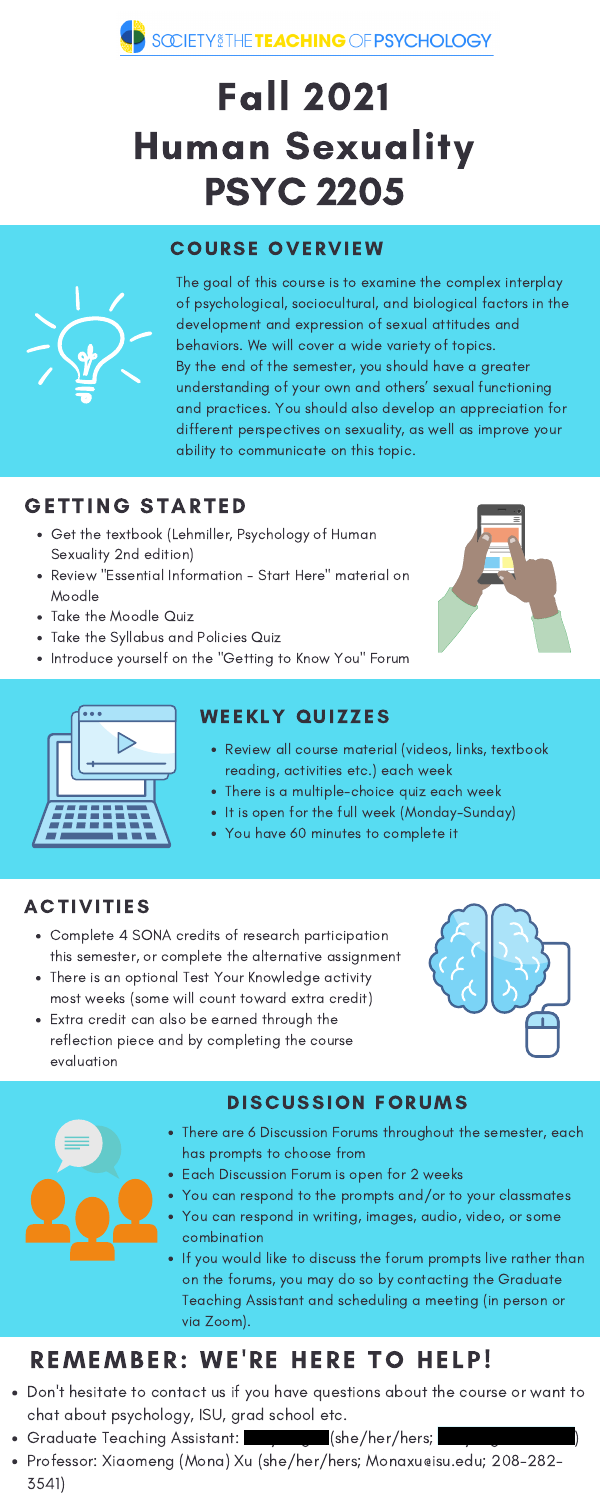#### Idaho State University Department of Psychology **PSYC 2205-01 Human Sexuality (Online course)** Fall 2021

#### **Instructor: Xiaomeng (Mona) Xu, Ph.D., Associate Professor of Psychology (she/her/hers)**

Office: Garrison (Building #63, Pocatello campus) room 403 Student hours: By appointment (via Zoom, phone, or in person\*) E-mail (best way to reach me): [monaxu@isu.edu](mailto:monaxu@isu.edu)

#### Graduate Teaching Assistant: she/her/hers)

Student hours: By appointment (via Zoom or in person\*) E-mail:

\*\*for meetings in person, we will abide by CDC/ISU guidelines on face coverings and other safety precautions. \*\*To learn more about us, view the "Welcome to Human Sexuality" video located in Week 1 on Moodle

#### **Course Overview**

This course examines the complex interplay of psychological, sociocultural, and biological factors in the development and expression of sexual attitudes and behaviors. We will cover a wide variety of topics, including the major psychological theories of sexuality, patterns of sexual arousal and response, the development of gender and gender identity, variations in sexual orientation, attraction processes and romantic love, sexual dysfunctions and sex therapy, typical and atypical sexual behaviors, as well as the psychological effects of pornography. By the end of the semester, you should have a greater understanding of your own and others' sexual functioning and practices. You should also develop an appreciation for different perspectives on sexuality, as well as improve your ability to communicate on this topic.

You will get the most out of this course by taking an active role in your learning. You should plan to: read and view all assigned material, engage with the activities and resources provided, study, and complete all assignments on time. In some weeks, you will discuss topics with your classmates, this should help you deepen your understanding of the material and hone your critical thinking and communication skills. Each week you will assess your knowledge by taking a quiz. Some weeks will also include a Test Your Knowledge activity which provides you with an additional way to learn and an opportunity to assess your own understanding.

The topics we will cover in this course are:

- Week 1: Introduction and Theoretical Perspectives
- Week 2: Methods
- Week 3: Human Sexual Anatomy
- Week 4: Human Sexual Response Understanding Arousal and Orgasm
- Week 5: Gender and Gender Identity
- Week 6: Sexual Orientation
- Week 7: The Laws of Attraction
- Week 8: Intimate Relationships Sex, Love, and Commitment
- Week 9: Sexual Behaviors
- Week 10: Lifespan Sexual Development
- Week 11: Sex Education, Contraception, and Pregnancy
- Week 12: Sexually Transmitted Infections and Safer-Sex Practices
- Week 13: Sexual Dysfunction and Sex Therapy
- Week 14: Variations in Sexual Behavior
- Week 15: Sex Laws, Sexual Victimization, and the Sexual Marketplace

Additional resources and content for fun are also available on Moodle.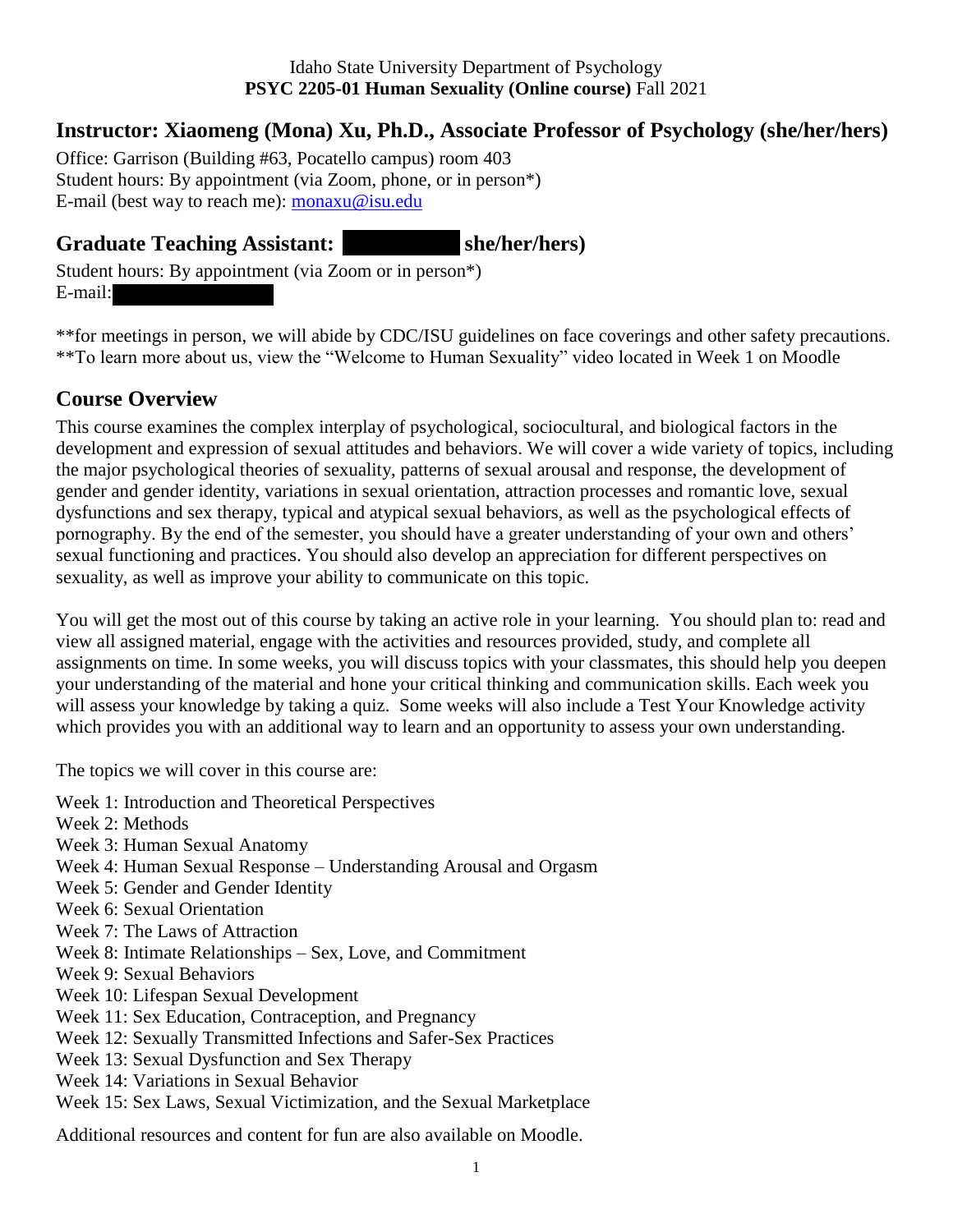#### **Course Objectives (COs).**

In **actively participating** and **completing the assignments**, you will:

1) Identify key theories, methods, and terminology within the scientific study of human sexuality. (CO1)

2) Recognize and identify sexual anatomy structures, functions, and health issues. Differentiate gender, gender identity, and sexual orientation. (CO2)

3) Recognize key findings and historical moments from the scientific literature on sexology, sexual development, attraction, love, commitment, and sexual response and behavior. (CO3)

4) Identify different types of sexual behavior, gender identities, sexual education, contraception, and safer sex practices. (CO4)

5) Explain scientific perspectives on important topics in the study of gender and sexuality. (CO5)

The Course Objectives (COs) will be linked to the Module Objectives (MOs) within the Learning Guide for each week. Each week's Learning Guide will include the objectives for that module (week) of the course, MOs, as well as which Course Objective(s) the module is linked to. For example "MO 1.2: Identify the different theoretical perspectives used in the scientific study of human sexuality (CO 1)" indicates that the 2nd objective for Module (Week) 1 is linked with Course Objective 1.

#### **Course Format**

This course is offered entirely online which means we will not meet face-to-face (unless you make an appointment, which you are welcome to do). Course content will be obtained from readings and online material. It is expected that you will set aside at least 9 hours per week to participate in viewing lectures, doing readings, studying, and completing assignments. If you will not be able to keep up with the weekly workload, you should drop the course. You should plan on logging into the course website at least weekly and checking your ISU email regularly**.** 

#### **General Weekly Structure of the Course**

- Video lecture
- Course content (e.g., readings, videos, podcasts etc.)
- Resources (including the Academic Exchange Forum and announcements)
- A Test Your Knowledge activity/practice quiz (a few weeks will not have this)
- Discussion forum (each forum is open for 2 weeks, on weeks with a new forum, the forum opens on Monday)
	- o If you would prefer to discuss the topic live, you may contact the Graduate Teaching Assistant to arrange a meeting (in person or via Zoom to do so).
- Quiz (open for the full week, closing at the end of Sunday of that week)

A learning guide is provided for each week of the course on Moodle.

#### **Requirements**

**Prerequisites**: There are no prerequisite courses for this class. However, if you have taken Introduction to General Psychology, that psychology background should serve you well in this class. Similarly, if you have taken a writing course, those composition skills should be helpful for forum posts. Prerequisite knowledge for successful online coursework includes basic skills in computers, internet, and email.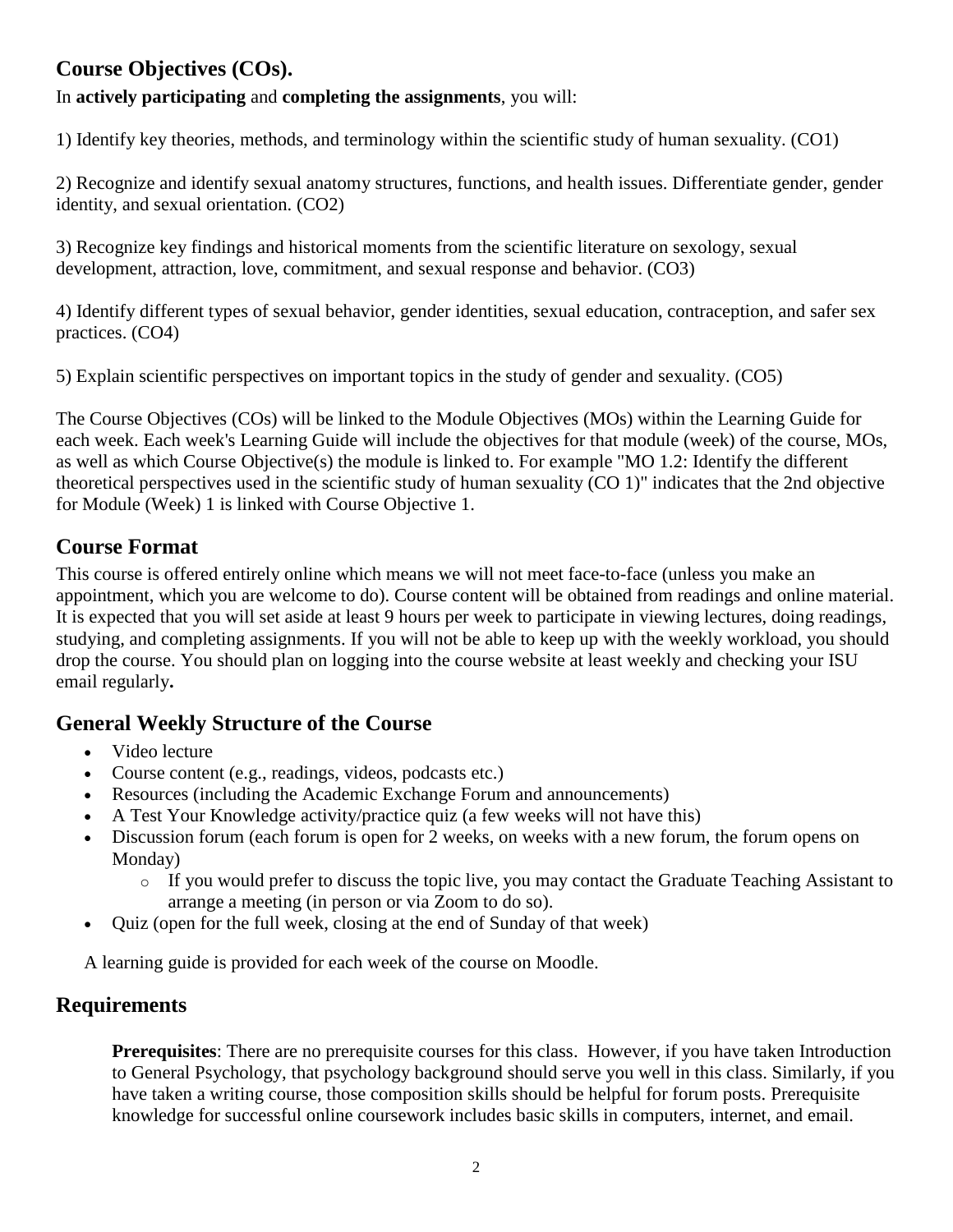**Textbook**: Lehmiller, J.J. (2017). The Psychology of Human Sexuality 2nd Edition. Wiley-Blackwell.

**Minimum Technology**: You will need a computer (or other device that can access Moodle), consistent internet, and an email account to successfully complete this course. If you run into issues, please let us know so we can work with you to figure out alternatives.

Please make sure you have installed and updated all software and set browser options as recommended: Required Technology, Hardware, and Skills for Online/Hybrid Courses: [Handout](https://docs.google.com/document/d/1sYeU9rtPEGMrEnCwItPggP6BsCBk002mHCbL9PPpNgY/pub) General Software, Browser, Viewers, and Plugin Requirements: [Handout](https://docs.google.com/document/d/14zHm-A3YSHsIOhRS-Rs0i2oqnQXA3THVQpoCqZGpMnE/pub)

**Minimum Technical Skills**: You should have basic skills in using computers (or other devices that can access Moodle), internet, and email.

#### **Accessibility**

Every attempt has been made to ensure that this course uses accessible content and technology. If you run into a problem, let us know. All lecture videos should have closed captions. You may need to make the video fullscreen and click the CC button to see them.

#### **Recommended Weekly Schedule**

A student recommended weekly schedule is provided on Moodle (top of page).

#### **Communication:**

**ISU E-mail**: Please use your ISU email to email us.

**Response Time**: You can expect a response to questions within 24 hours during business days, within 72 hours for weekends, holidays, and during academic recesses. If you do not receive a response from within this timeframe, please feel free to re-contact us to follow up. Please note that some questions may require time to research the correct response. We will notify you if we need more time to respond and we will update the class if we expect response times change.

#### **Grading**

Grades are updated regularly on Moodle. It is your responsibility to monitor your grades to ensure awareness of your progress in the course. Weekly quizzes provide opportunities for you to demonstrate learning related to Course Objectives 1-4. Discussion forums provide opportunities for you to demonstrate learning related to Course Objectives 1-5.

#### **Assignments/Graded Components:**

**Moodle, Syllabus and Policies Quizzes**: You need to complete and receive 100% on these two quizzes before you can move on to other assessments in the course. These quizzes let us know you understand the course requirements and can navigate Moodle before you complete course assessments. These two quizzes are open book/computer, so you can have your internet browsers open to ISU's Moodle handouts, a copy of the syllabus in front of you etc. You will not be able to move on in the course and take the weekly course quizzes until after you've completed these two quizzes.

**Discussion Forums**: New forum prompts will appear every other Monday starting Week/Module 3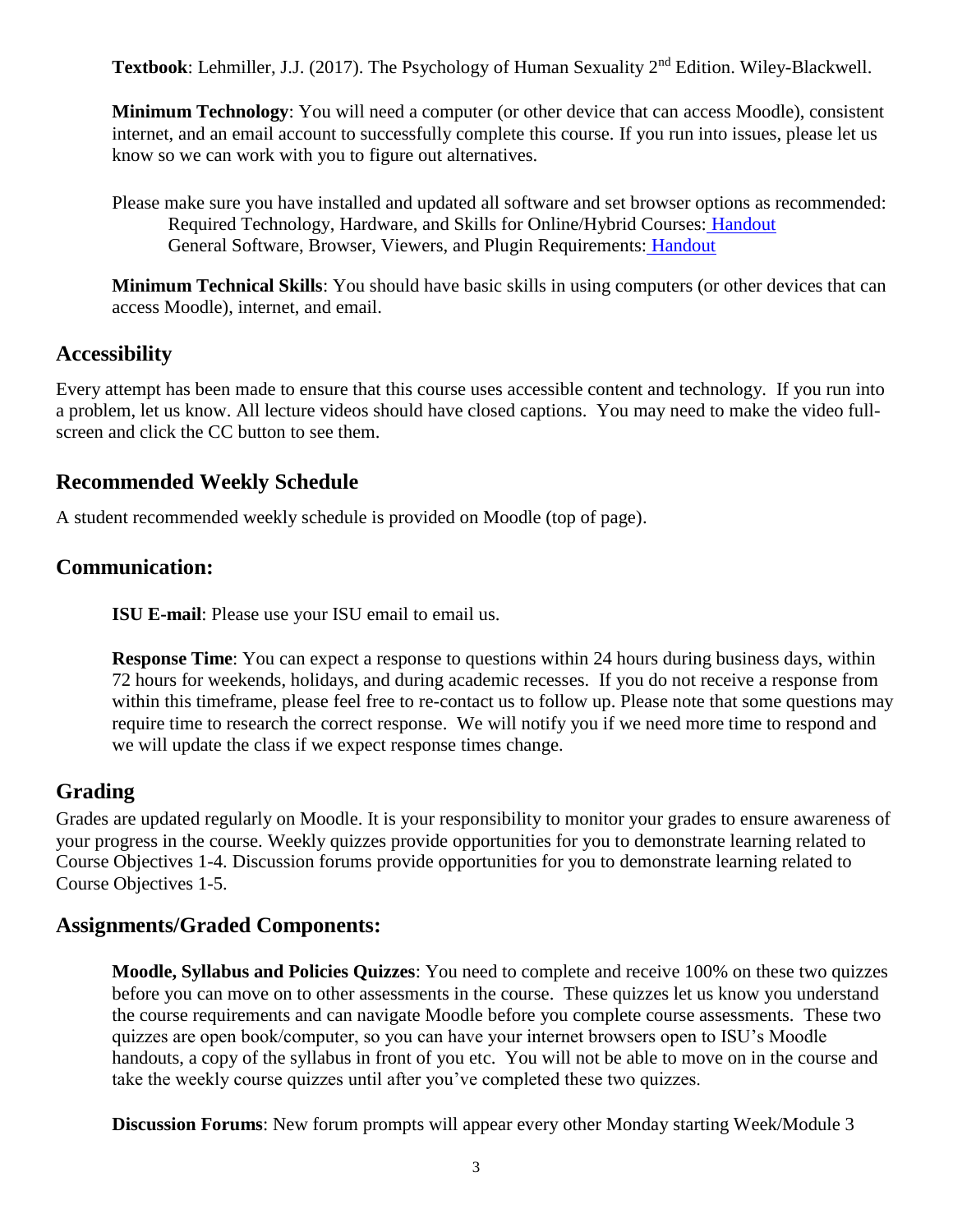through Week/Module 13 (there is also a non-graded Getting to Know You forum available in Week/Module 1).

There are 6 Discussion forums in total and you are expected to post in each forum at least once. If you post multiple times within the same forum, the post that earns the highest grade will count. Each forum will be open for a 2-week window during which you may post.

You may respond to the prompt (or part of the prompt if there are multiple questions) and/or reply to a post made by one of your classmates. These forums provide opportunities for you to get to know your classmates, engage in critical thinking, and exercise your discussion and persuasive communication skills. Forums are one way for you to showcase what you've learned including being able to identify theories, terminology, history, methods, and key findings from research. Remember to include supporting information and evidence for your points (see Discussion Forum Grading Rubric). We will stay out of the discussion, with the exception of moderating when necessary (e.g. if you post a personal attack, we will take it down).

Posts can be written words, images, audio, video, or some combination.

If you would prefer to discuss the prompts live, you may do so by contacting the teaching assistant to schedule a meeting (either in person or Zoom).

**Detailed forum information**: A list of all prompts for the semester, the grading rubric, and some tips on posting are provided on Moodle (top of course under Resources).

**Weekly Course Quizzes**: If you require extra time or any other accommodation due to a disability, please contact [Disability Services.](https://www.isu.edu/disabilityservices/) For more details about disability accommodations, please see the resources and policies document. All course quizzes are administered online and are strictly limited in terms of time availability. Weekly Course Quizzes are not open book/computer and you should not receive any help from others when taking quizzes. Weekly quizzes are open Monday-Sunday of their week (e.g., the Week 1 quiz is available the full week, Monday-Sunday of Week 1). Quizzes are timed: Once a quiz has been started, a timer will begin. You will have 60 minutes for each of the 15 course quizzes. Each quiz will consist of multiple-choice questions drawn from the textbook and course material on Moodle. Quizzes are not cumulative. After the allotted time elapses, the quiz will no longer be available to you, and your score will be based upon the number of items completed.

**SONA/Alternative Assignment**: 10% of your grade for this course will be earned through research participation (via the [SONA system\)](https://www.isu.edu/psych/research-participation/) OR by completing an alternative assignment. To earn the full 10% of your grade, you will need to complete 4 credits on SONA (remember to assign those credits to this course!). Should you complete fewer than 4 SONA credits, you will earn a proportionate % of the grade (e.g., 1 credit = 1/4 of the 10%). You should complete all SONA credits for this course by the end of Finals Week. As always, participation in research is voluntary. See the Student SONA Instructions PDF on Moodle for additional information on research participation.

If you do not want to participate in research (and/or you are ineligible for the studies), you may still earn up to the 10% of your grade through an alternative assignment - a summary:

The summary is a short piece (2-3 pages is sufficient) on any topic within human sexuality (APA style is encouraged but not required). You get to pick the article. You should select a peer-reviewed academic journal article (you can use the PsychInfo or PsychArticles databases from our library, look for journal articles rather than books, dissertations etc.; Google Scholar would also be a good place to search). You would summarize the article in your own words, conveying the important points of each section. Note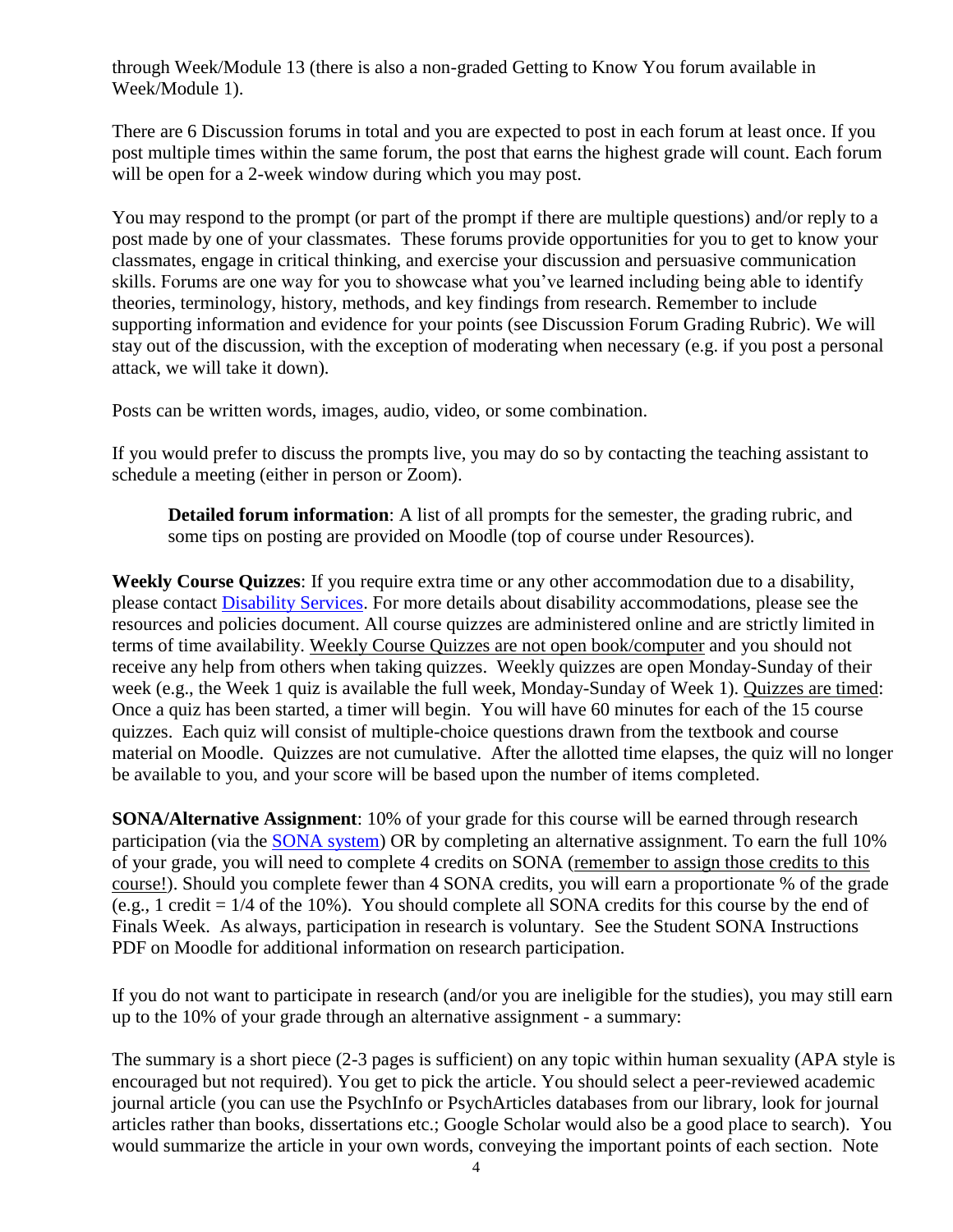that this should be an article that covers a study (or studies) rather than a review article. This way you can summarize the introduction (including any theories the study was based on), methods (e.g., design of the study, measures, participants etc.), results, and conclusion of the study(ies). I'm happy to look over potential articles before you start writing to give you feedback on their appropriateness, to help you decide between articles etc. And while you only need to summarize one, you are welcome to cite additional studies/papers if they are relevant. Let me know if you have questions. I'm happy to go back and forth via email and/or to set up a call or Zoom session if you would like to chat about the paper.

If you want to complete the alternative assignment in a different format than a written paper, you may do so. That is, you could record an audio or video that explains each section of the paper and the study(ies). Or you could create a comprehensive infographic or comic. Other formats are also welcome, use your creativity, but please run it by me first so we can make sure we are on the same page in terms of expectations.

#### **Assignments/Grading Response Time:**

**Forums**: We will check forums regularly. Discussion forum grading will be completed within a week of the forum closing (or within a week of meeting if you choose to discuss the forum live by arranging an in person or Zoom meeting with the TA).

**Quizzes**: Quiz grades (including for syllabus/Moodle quizzes) are automatically posted on Moodle once the quiz period has ended (you will also be able to review the multiple-choice items and correct/incorrect answers at this point).

**SONA/Paper Alternative**: Points for SONA research participation will be calculated and posted at least twice during the semester – once at midterms (this will go into the calculation of mid-term grades) and once at the end of the Closed Week (the week before Finals Week). If you choose to complete the alternative assignment instead of SONA participation, I will grade that within 1 week of submission.

| <b>Graded Item</b>                  | % of your grade |
|-------------------------------------|-----------------|
| <b>Quizzes</b>                      | 45%             |
| Forum postings                      | 45%             |
| SONA participation or summary paper | 10%             |
| <b>Total for all activities</b>     | 100%            |

Letter grades will be assigned according to this scale:

| Letter grade   | Lowest % | Highest % |
|----------------|----------|-----------|
| A              | 93%      | 100%      |
| $A-$           | 90%      | 92%       |
| $B+$           | 86%      | 89%       |
| B              | 83%      | 85%       |
| $\rm B$ -      | 80%      | 82%       |
| $C+$           | 76%      | 79%       |
| $\overline{C}$ | 73%      | 75%       |
| $\overline{C}$ | 70%      | 72%       |
| $D+$           | 66%      | 69%       |
| D              | 63%      | 65%       |
| $D-$           | 60%      | 62%       |
| $\overline{F}$ | 0%       | 59%       |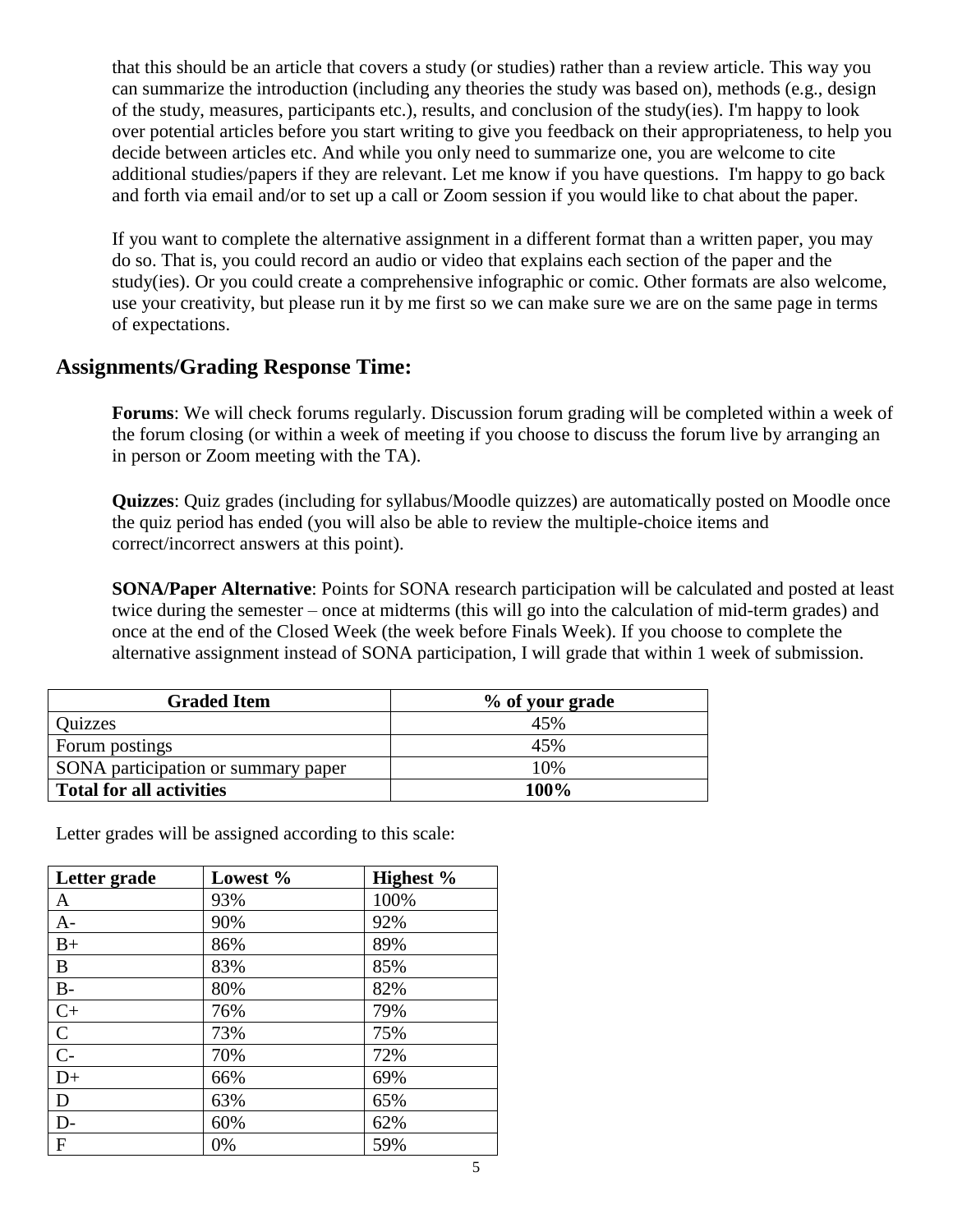*Note*: A final grade that has a fractional component will be rounded up if it is .50 or greater, and rounded down if it is .49 or less. For example, a final grade of 85.50% would be rounded up to 86%, whereas 85.25% would be rounded down to 85%.

#### **Extra Credit (worth up to 12 points/% toward the final grade)**

**Test Your Knowledge** : For most weeks of this course there will be an optional "Test Your Knowledge" activity of some kind. These activities should help with your learning of the material. The activities may also be useful (along with notes, Moodle material, textbook etc.) as a study aid for the week's quiz, however the main purpose of the activities is to provide you with an additional way to apply and learn the content. Test Your Knowledge Weeks 2, 3, 4, 6, 9, and 12 are each worth 1 extra credit point.

**Reflection Piece**: You may submit a Reflection Piece (see Week 16 on Moodle) worth up to 5 points of extra credit by the end of the semester. You may submit a written file (e.g., Word document, PDF) an audio file, or a video file.

**Course Evaluation**: Toward the end of the semester, course evaluations will be opened up to students. I will make an announcement when this happens. I will offer 1 point of extra credit for completing the course evaluation for this course. Course evaluations are administered by departmental staff and I do not have access. I will ask for a list of names of those who completed the evaluation, but this list will not be linked in any way to your responses (which will remain anonymous). After the course is over, faculty are provided anonymous summary feedback (e.g., average scores on the items) as well as the written comments.

#### **Land Acknowledgment**

This course, offered by ISU, is being held within the traditional lands of the Shoshone-Bannock and Paiute Peoples. It is important that we pay our respects to the Fort Hall Shoshone and Bannock peoples, their elders past and present, their future generations, and all Indigenous peoples, including those upon whose land the University is located.

Visit [ISU's land acknowledgement website](https://www.isu.edu/president/land-acknowledgment/) for more information on this land acknowledgement, Idaho resources, and Native American history.

#### **Academic Freedom and Responsibility Syllabus Statement:**

In carrying out its educational mission, Idaho State University is committed to adhering to the values articulated in Idaho State Board of Education Policy III.B. Membership in the academic community imposes on administrators, faculty members, other institutional employees, and students an obligation to respect the dignity of others, to acknowledge the right of others to express differing opinions, and to foster and defend intellectual honesty, freedom of inquiry and instruction, and free expression on and off the campus of an institution.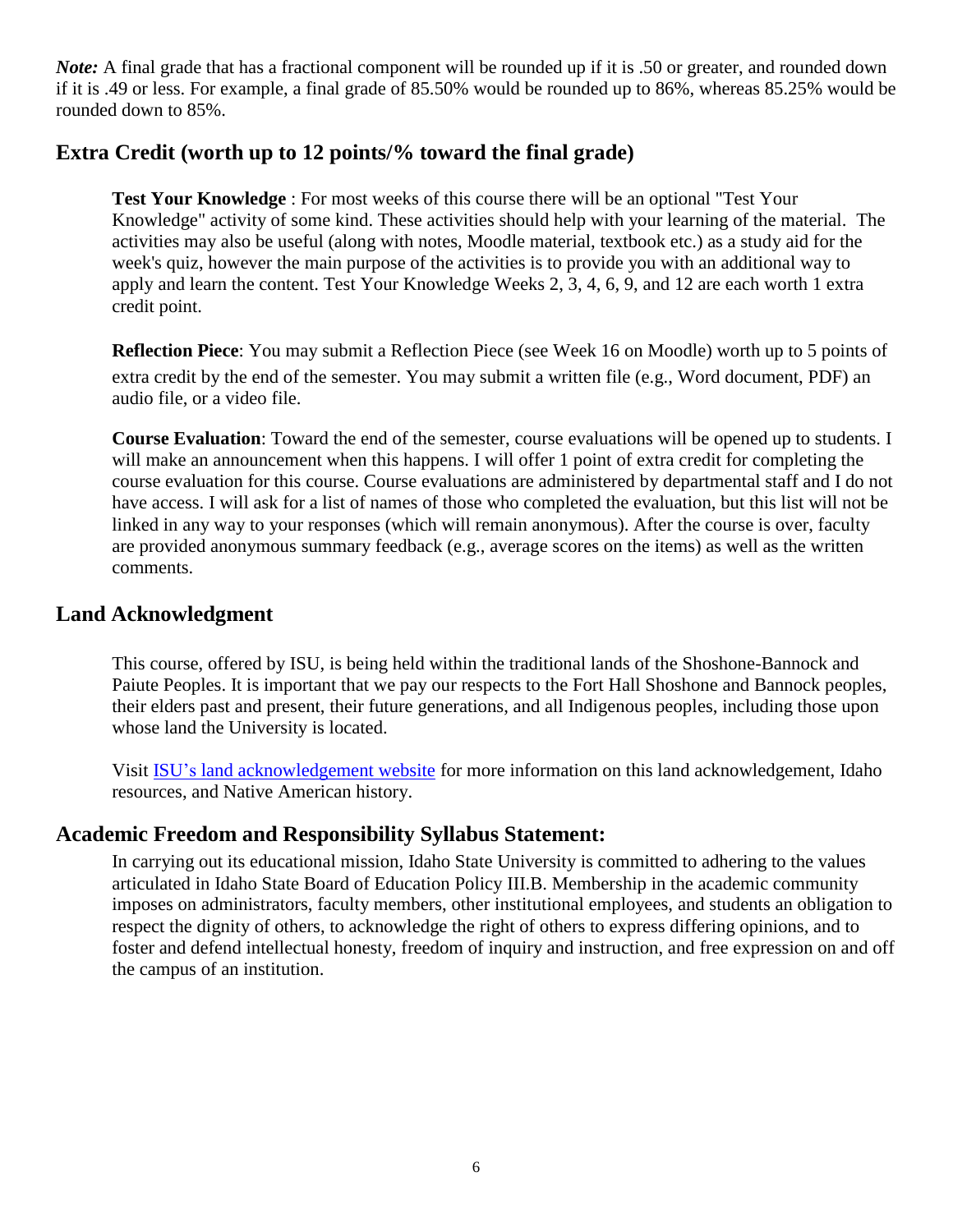#### **Resources**

ISU offers many [resources for students](https://www.isu.edu/deanofstudents/student-resources/) including (among others) Benny's Pantry, Career Center, Disability Services, Veteran Services, Wellness Center, International Programs Office, JCA Gender Resource Center, Counseling and Testing, University Tutoring, and ISU's Title IX Notice of Non-Discrimination.

Additional resources/potentially helpful links:

[Academic Advising:](https://www.isu.edu/advising/) Central Academic Advising serves as the coordinator of general academic advising services and support for the ISU community of students, faculty, and staff. CAA carries out specific advising responsibilities for sophomores, transfer students, students on probation, pre-Social Work majors, and undecided sophomore, junior, and senior students.

[Academic Calendar:](https://www.isu.edu/registrar/calendars/academic-calendar/) See calendar for registration, withdrawal, observed holiday, and other important dates.

Eli M. [Oboler Library.](https://www.isu.edu/library/) Note - our library has databases such as PsychInfo and PsychArtciles as well as Inter Library Loan for articles, books, and other resources not in our collections.

[FERPA:](https://www.isu.edu/registrar/student-resources/ferpa/) Idaho State University, in compliance with the Family Education Rights and Privacy Act (FERPA), is responsible for protecting and maintaining the privacy of student records and judiciously evaluating requests for release of information from those records. FERPA affords students certain rights with respect to their education records.

#### [Financial Aid](https://www.isu.edu/financialaid/)

Mental Health Services for In State ISU Students: [ISU Counseling and Testing Service](https://www.isu.edu/ctc/) would like to remind all students who are enrolled in the current semester (part-time or full-time) they are eligible for free, confidential counseling services. Counseling and Testing Services offers individual and group counseling, as well as Biofeedback Training. Crisis intervention services are available Monday – Friday from 8 a.m. – 5 p.m.

To establish services: Pocatello: Call 208-282-2130, Monday – Friday from 8am-4pm. Idaho Falls: Call 208-282-7750, Monday – Friday from 8am-4pm. Meridian: Call 208-373-1719 to schedule an appointment.

Mental Health Services for Out of State ISU Students: [ISU Counseling and Testing Service](https://www.isu.edu/ctc/) has partnered with LifeWorks, Inc. to bring the My SSP tool to ISU students while they are physically out of the state of Idaho. Through MySSP, students can access health assessments, real-time chat support, and free counseling from licensed mental health professionals.

Accessing My SSP: Connect with My SSP by calling 1-866-743-7732 or visiting [us.myissp.com.](us.myissp.com) If calling from outside North America: 001.416.380.6578. You may also download "My SSP" from the app store to use on your phone.

Students also have access to  $CALM - a$  free comprehensive mental wellness program at ISU provided by the Master's of Social Work program and Counseling and Testing Service.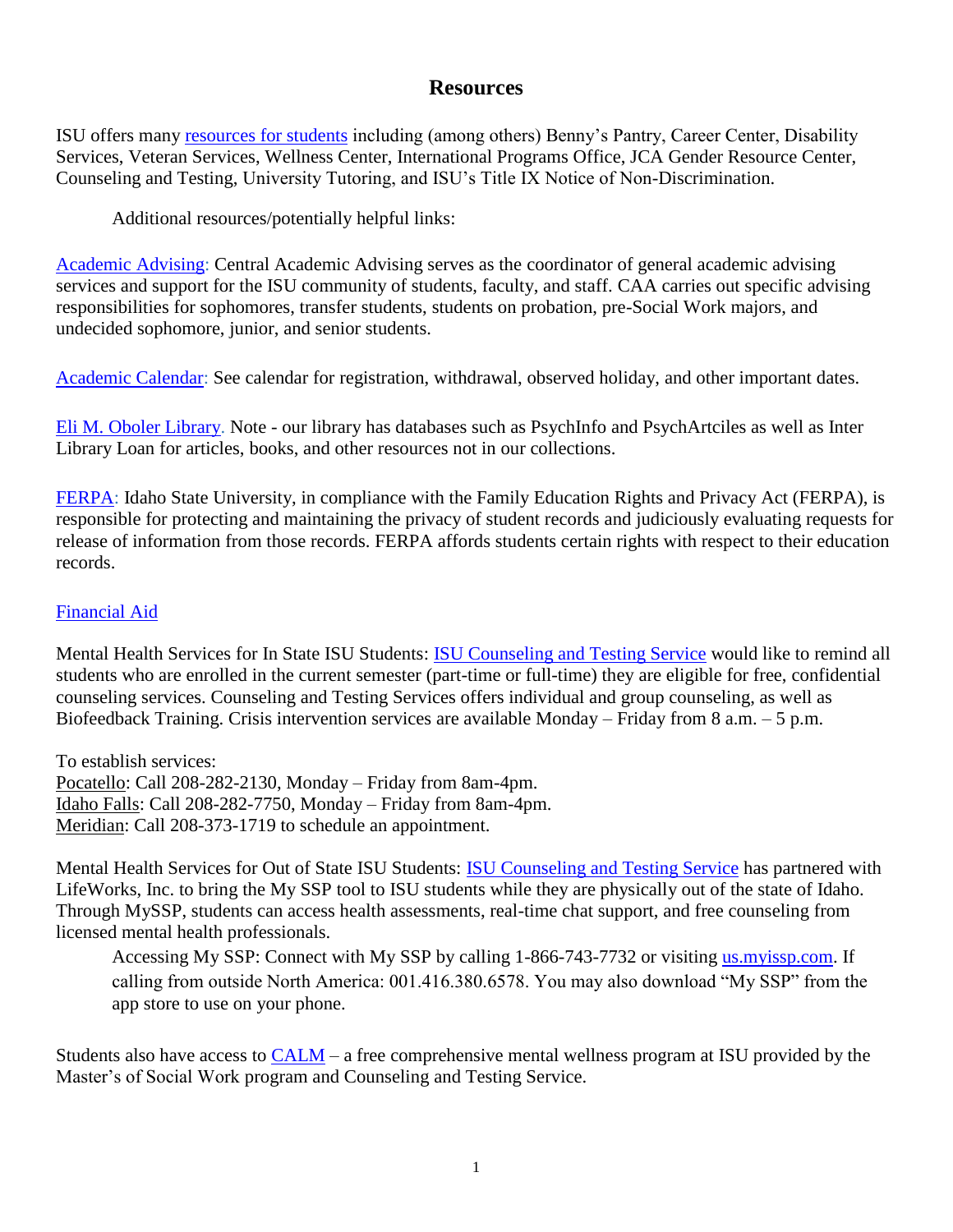#### **Institutional Policies**

**Academic Integrity**: Please review the [ISU's Academic Integrity and Dishonesty policy](http://coursecat.isu.edu/undergraduate/academic_integrity_and_dishonesty_policy/) and [ISU's Student](https://www.isu.edu/media/libraries/student-affairs/Student-Handbook-1.pdf)  [Handbook.](https://www.isu.edu/media/libraries/student-affairs/Student-Handbook-1.pdf) The Psychology Department is committed to the highest standard of academic integrity. It violates Idaho State University policy to cheat, plagiarize, forge, or commit fraud. This includes copying **any** portion of another student's or author's work (without proper citation) and/or copying quiz responses. Penalties for committing academic dishonesty include a permanent mark on your academic record, an unsatisfactory grade in the course, and possibly even expulsion from the university. Ignorance of the regulations and policies regarding academic dishonesty is *not* a valid excuse for violating them.

#### **Course Policies**

**If You Need Help:** If you are struggling in this class, we are here to help you. We encourage emails and Zoom meetings. We will do our best to help you, but we expect a great deal from our students. That is, our help only goes as far *as your willingness to seek help when you need it*.

**Late Work**: If you are struggling to meet the deadlines, contact me so we can discuss the situation, work together, and develop a plan to maximize your chances of being successful in the course.

**Incomplete**: An incomplete grade, I, may be assigned as a final grade at the discretion of the instructor. Eligibility criteria and information about the Course Completion Contract per ISU policy is available [here.](http://coursecat.isu.edu/undergraduate/academicinformation/creditandgradingpolicies/)

**Course Material and Respectful Class Conduct**: Students taking this course will come from a variety of backgrounds and have different perspectives and values. Academic discussion and debate is encouraged, but respect for other persons in the classroom is mandatory at all times. You may certainly disagree with each other (and/or with our readings, resources etc.) but please remember to keep all comments professional. Personal attacks will not be tolerated.

**Technical Issues:** This is a completely online course and all course material will be on Moodle. You are responsible for ensuring that you have consistent internet access and to keep up-to-date with the course (e.g., viewing announcements). Malfunctioning technology or internet will not be accepted as a valid excuse for late or missing work. Computers are available in public spaces at ISU (e.g., computer labs and library).

**If You Experience Technical Difficulties**: Review ISU's [Student Moodle Guides](https://tigertracks.isu.edu/TDClient/1950/Portal/KB/?CategoryID=14513) and ISU's Information Technology [Need Help? Webpage.](https://www.isu.edu/its/need-help/) This includes a service catalog and information for the service desk (208) 282-4357 or [help@isu.edu](mailto:help@isu.edu) (refer to webpage for walk-in information for Pocatello, Idaho Falls, and Meridian campuses. If you continue to experience issues, contact me.

**Syllabus Updates:** A syllabus should be flexible to the needs of the students, hence the contents of this particular syllabus are subject to change in the event that the pace of the course requires modification. All changes will be announced, of course, but it is the students' responsibility to double-check on important dates and the announcement of such changes. All changes to the syllabus will be posted via Moodle.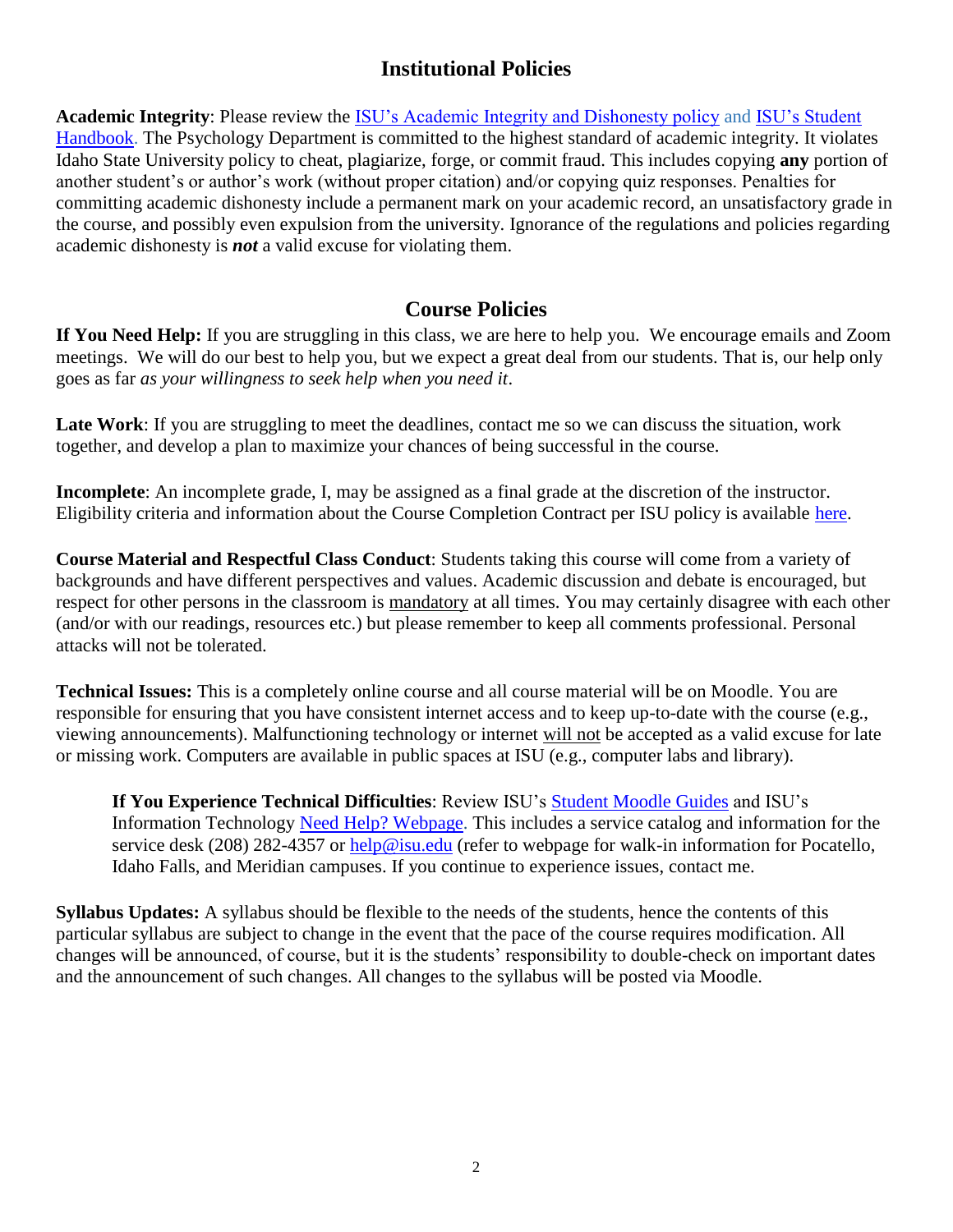You will get the most out of this course by taking an active role in your learning. Read the assigned material, watch the lectures, utilize the resources provided, take the quizzes, and participate in discussions on the forums.

This course was designed so that you review course content (textbook, online resources, video lecture) and reflect on what you have learned. In some weeks, you will then discuss topics with your classmates, this should help you deepen your understanding of the material and hone your critical thinking and communication skills.

Each week you will assess your knowledge by taking a quiz. Some weeks will also include a Test Your Knowledge activity which provides you with an additional way to learn and an opportunity to assess your own understanding.

#### **The weekly structure of the course includes the following components:**

Video lecture Course content (e.g., readings, videos, podcasts etc.) Resources (including the Academic Exchange Forum and announcements) A Test Your Knowledge activity/practice quiz (a few weeks will not have this) Discussion forum (each forum is open for 2 weeks, on weeks with a new forum, the forum opens on Monday) If you would prefer to discuss the topic live, you may contact the Graduate Teaching Assistant to arrange a meeting (in person or via Zoom to do so). Quiz (open for the full week, closing at the end of Sunday of that week)

On the next page is a recommendation of how to approach the work in this course. If you stick to this schedule you should be able to spread out your work throughout the week and study, review, and process the information repeatedly – enhancing learning.

This recommended schedule is a suggestion only. You may need to make adjustments based on your other courses and life responsibilities. If you are modifying this recommended schedule, please try to still space out your work so you are not cramming.

SONA credits or the alternative assignment are due by the end of Finals Week. You may want to work on this throughout the semester rather than just at the end.

The extra credit reflection piece is also due by the end of Finals Week. This is also the last day to complete the Test Your Knowledge activities for extra credit (these are available for Test Your Knowledge Weeks 2, 3, 4, 6, 9, and 12).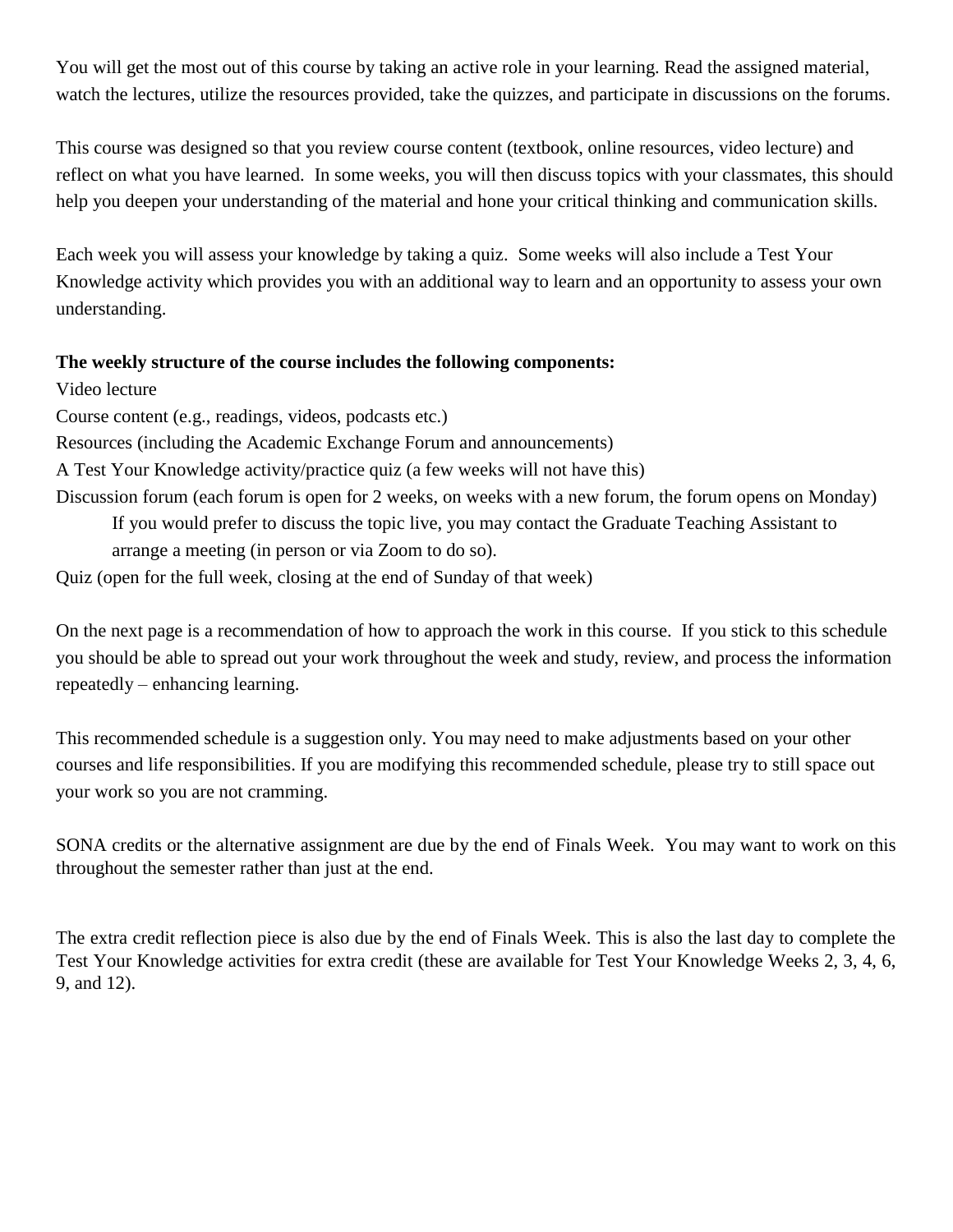#### **Student's Weekly Recommended Schedule**

| To do:           | Monday                                                                                                            | Tuesday                                                                                                                                            | Wednesday                                                                                                                                                                                                              | Thursday              | Friday                                      | Saturday                                  | Sunday                                   |  |  |
|------------------|-------------------------------------------------------------------------------------------------------------------|----------------------------------------------------------------------------------------------------------------------------------------------------|------------------------------------------------------------------------------------------------------------------------------------------------------------------------------------------------------------------------|-----------------------|---------------------------------------------|-------------------------------------------|------------------------------------------|--|--|
| Announcements    | View announcements (if any)                                                                                       |                                                                                                                                                    |                                                                                                                                                                                                                        |                       |                                             |                                           |                                          |  |  |
| Ask questions    | If you have questions, post in Academic Exchange or contact us                                                    |                                                                                                                                                    |                                                                                                                                                                                                                        |                       |                                             |                                           |                                          |  |  |
| Share            | If you'd like to share resources, articles, podcasts, videos, memes etc. - post in Academic Exchange              |                                                                                                                                                    |                                                                                                                                                                                                                        |                       |                                             |                                           |                                          |  |  |
| Discussion forum | If there is a<br>discussion forum<br>this week it<br>opens today                                                  | Read discussion forum and consider posting (either a new post or a response to one<br>of your peers)                                               | Review discussion<br>forum and continue<br>the discussion (if you<br>choose)                                                                                                                                           |                       |                                             |                                           |                                          |  |  |
| Study            | Read textbook<br>and take notes                                                                                   | Watch weekly<br>video and take<br>notes<br>Reread<br>textbook notes<br>- how does this<br>week's video<br>fit with what<br>you learned<br>already? | View Moodle<br>resources,<br>complete activity,<br>take notes<br>Think about how<br>the textbook,<br>video, and<br>additional<br>materials fit<br>together<br>Schedule study<br>time and quiz time<br>/ start studying | Study for<br>the quiz | Study for<br>the quiz                       | Study for the<br>quiz                     | Deadline to complete<br>this week's quiz |  |  |
| Quizzes          | <b>Review results</b><br>of last week's<br>quiz                                                                   |                                                                                                                                                    |                                                                                                                                                                                                                        |                       | Study/take<br>quiz<br>(deadline)<br>Sunday) | Study / take<br>quiz (deadline<br>Sunday) | Deadline to complete<br>this week's quiz |  |  |
| Miscellaneous    | Explore optional content, work on SONA credits (or alternative assignment), and work on extra credit assignments. |                                                                                                                                                    |                                                                                                                                                                                                                        |                       |                                             |                                           |                                          |  |  |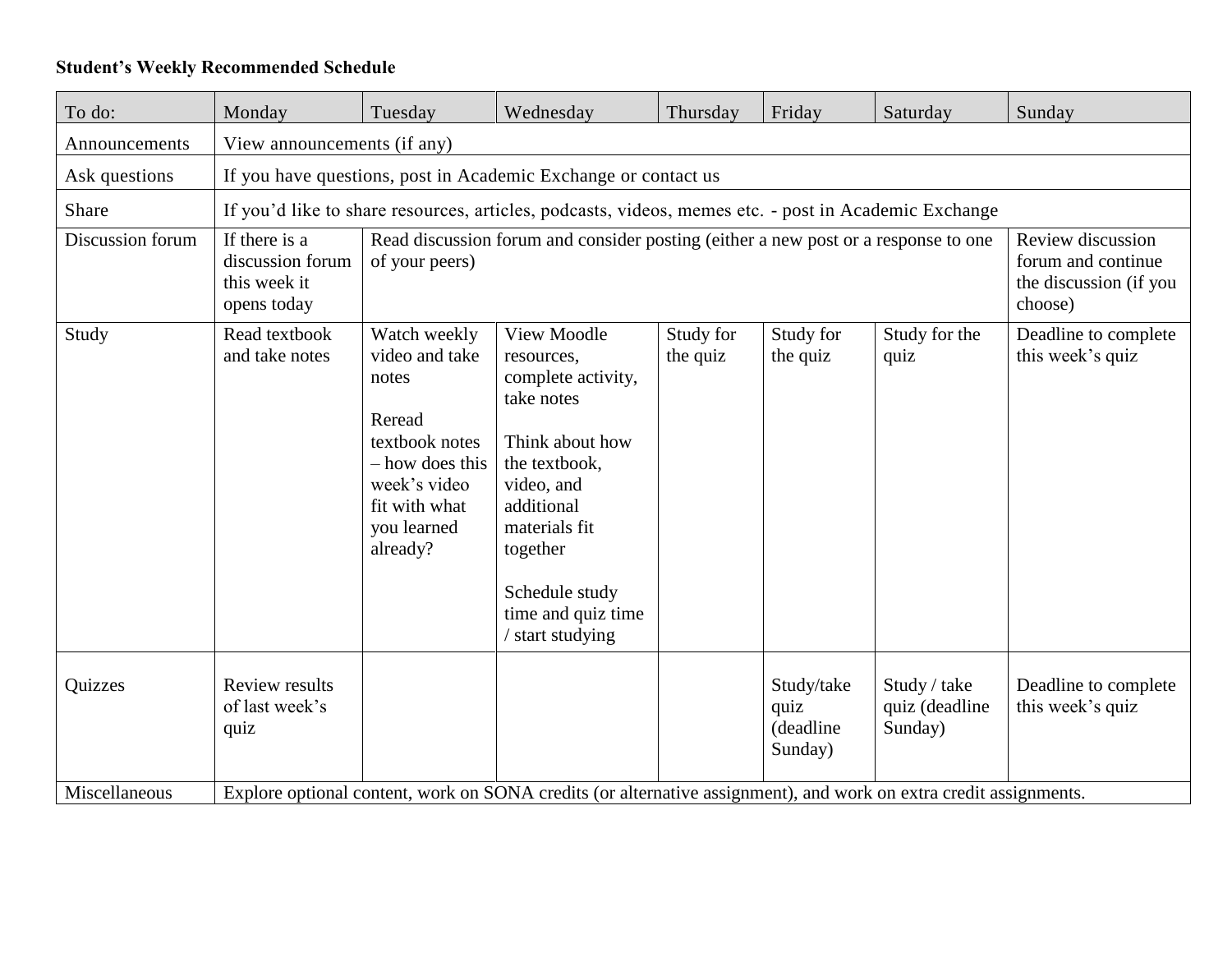#### **Discussion Forum Tips, Prompts, and Schedule**

Forum Tips:

**Be respectful and professional!** Don't troll each other. You can disagree and express disagreement, but do so in a polite way that moves the discussion forward. These discussions should not become acrimonious and they should not be a war of "that's what you think" or "well, my own experience is right and yours is wrong".

**Don't overshare information!** Before you share, ask yourself "Is this too personal or too much information? Would this make my classmates uncomfortable to read/hear/see? Would I be comfortable sharing this information publically? That is  $-$  if this were a traditional in-seat class, would I be comfortable standing up in class and saying this out loud?" If you are unsure, it's probably better to err on the side of caution. Most of all, ask yourself "Is this information really necessary to the discussion at hand?" So for example, a detailed account of your sexual experiences would be oversharing and most likely would not be necessary to get your point across.

**Respect privacy!** Anecdotes can be useful when illustrating a point, however please make sure that you are keeping private information private. So for example, let's say you want to share what your roommate told you about their experience getting tested for an STI. Your post should NOT reveal identifying information (e.g. your roommate's name). You should not even reveal their relationship to you (as roommate is specific enough that their identity could be figured out). If the anecdote is really important and necessary for your post, you can tell it using vague non-identifying references (e.g. "someone I know").

**Review the grading rubric as you write your post.** To maximize your chances are earning full points for your post, refer to the grading rubric and ensure that your posts are of high quality, relevant, and provide supporting information.

**Be aware of potential technical issues.** If you are posting on the Discussion Forum on Moodle, it may be useful to work on your post somewhere offline (e.g., a Word document or in a different program if you are planning on submitting something audiovisual). This will help ensure that you have a version that you can save and restore should there be any issues with internet connectivity or Moodle (e.g., timeout, down for maintenance etc.). Similarly, you may want to jot down notes if you are joining the synchronous Zoom sessions. This way if the session goes down for any reason (e.g., internet, power), you have notes to work from and can email me what you were planning on sharing.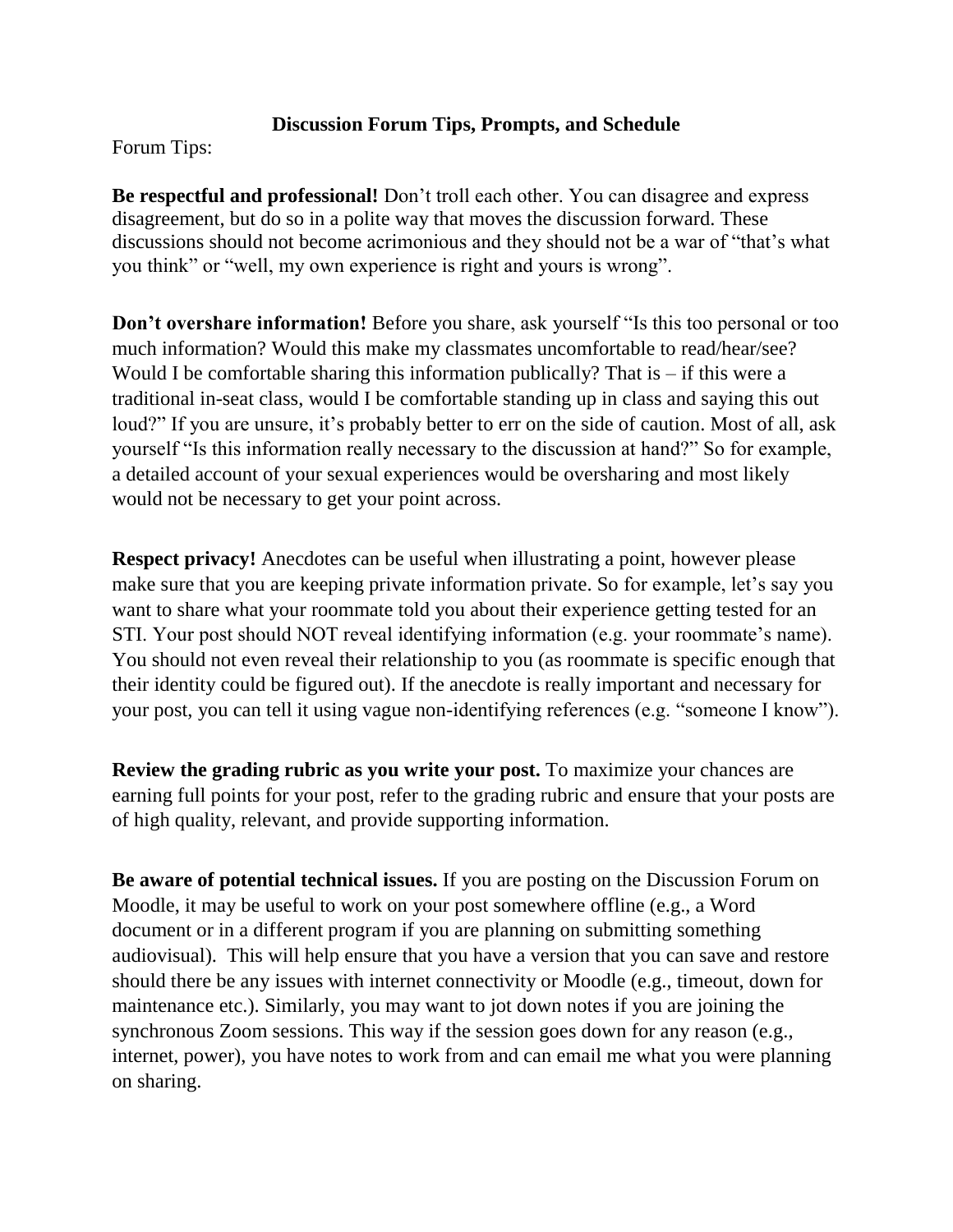Discussion forum prompts and schedule:

\*Note: for weeks in which there is a new forum, they open on Mondays. Each graded forum (Forums 1- 6) is open for 2 weeks.

There are multiple prompts for each week, you can focus on one or choose more.

#### *Getting to Know You Forum (located in Week 1)*

This is a non-graded forum where we can "meet" each other. It remains open for the duration of the course.

*Forum 1 (located in Week 3)*: Open **Monday September 6 – Sunday September 19** Why do people distinguish between male and female nipples in terms of what is considered acceptable to display in public? Should we regulate whether men and women can go topless in public and/or display their nipples on social media? If so, how?

OR

Listen to (and/or view closed captioning of) Sex and Psychology Podcast Episode 1 "Sex, love, and relationship advice from Drs. John and Julie Gottman." What was a key research takeaway and/or myth that you found most surprising? Why? What relationship advice should everyone hear?

*Forum 2 (located in Week 5)*: Open **Monday September 20 – Sunday October 3** Listen to (and/or view the transcript of) the Science Vs podcast "The Science of Being Transgender." What makes us the gender we are? How much is influenced by biology vs. upbringing? If a child says they are transgender, what should we do? Did anything (the research and historical information presented) particularly surprise you? Why or why not? What can we do to ensure the safety and wellbeing of trans folx?

#### OR

Did Caitlyn Jenner deserve the Arthur Ashe Courage Award? Why or why not? \*\*NOTE: When referring to trans and/or nonbinary folx, remember to use their current name and current pronouns, even when referring to past events/times. The use of previous names is called "dead [naming"](https://www.health.com/mind-body/deadname) and should not be done as it can be extremely invalidating and have serious negative consequences. If you are referring to someone's life pre-transition, you should still use the individual's current pronouns and name. For example "Caitlyn Jenner won an Olympic gold medal during the 1976 Olympics". If you wanted to emphasize that this was before her transition you would say just that, but avoid using past pronouns and dead names. An example could be "Prior to her transition, Caitlyn Jenner won a gold medal during the 1976 Olympics".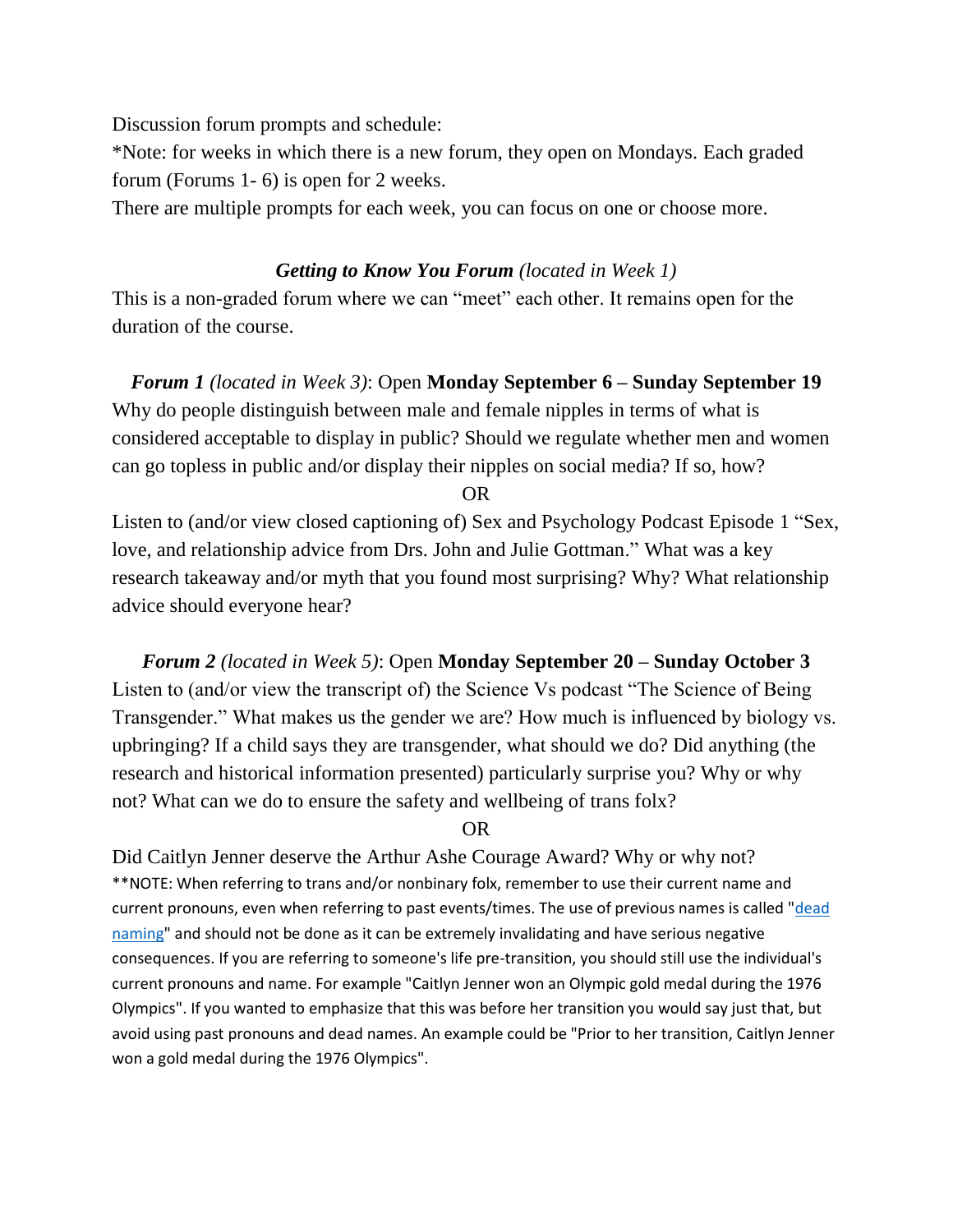#### *Forum 3 (located in Week 7)*: Open **Monday October 4 – Sunday October 17** Which explanation for sex differences in attraction do you find more convincing: Evolutionary Theory or the Sociocultural Perspective? Why?

#### OR

Listen to (and/or view closed captioning of) Sex and Psychology Podcast Episode 6 "Dr. Lehmiller Explains the Science of Sexual Fantasies." What part of the research/writing process and/or main result(s) of the study did you find most interesting and/or surprising? Why? What takeaway point(s), if any, from this work do you think are important to share with the public? Why?

#### *Forum 4 (located in Week 9)*: Open **Monday October 18 – Sunday October 31**

Several studies have suggested that people who have sex and reach orgasm more frequently tend to be healthier. Do you think this is primarily because sex is good for you, or because healthy people are just more capable of sex and tend to "do it" more often? Or is there another better explanation?

#### OR

Listen to (and/or view the transcript of) the Science Vs podcast on sex addiction. What is sex addiction? Is it a real psychological problem?

*Forum 5 (located in Week 11)*: Open **Monday November 1 – Sunday November 14** What do you think about Idaho's sex ed policy? How does it compare to those of other states? Do you think our state's policy should be changed? If so – how?

#### OR

Should contraceptives be covered by insurance? Why or why not?

*Forum 6 (located in Week 13)*: Open **Monday November 15 – Sunday November 28** Is sex surrogacy an ethical and appropriate form of sex therapy?

#### OR

Based on the information we have about Addyi, is it ethical to continue to market the drug (with or without FDA approval)? Why or why not?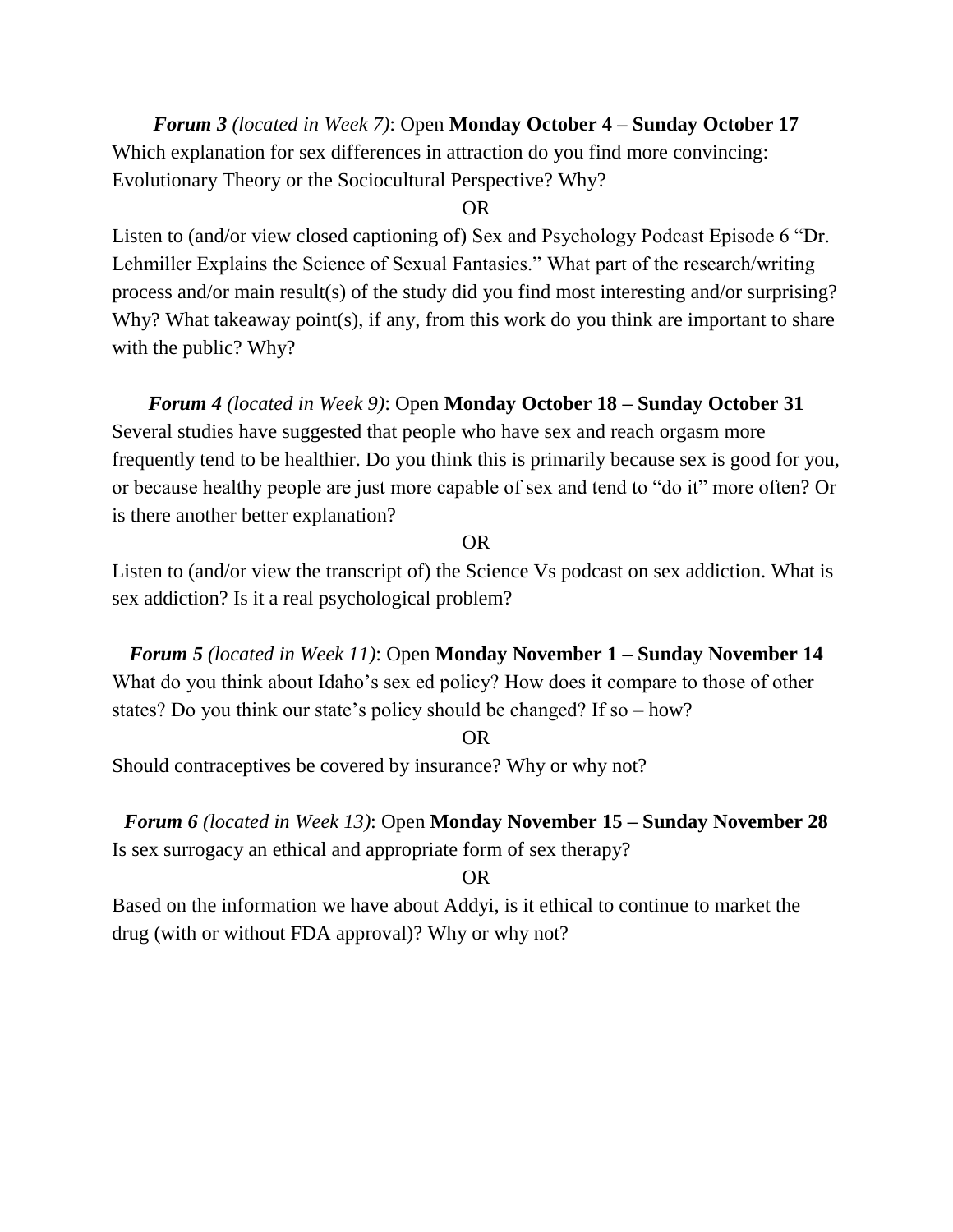#### Human Sexuality Forum Grading Rubric

A forum response can earn up to 6 points.

As long as the forum is open, you are welcome to respond as many times as you'd like, the highest grade will be the one that counts. Thus, you may especially want to respond again if you receive a grade below 6 points.

When you post to the Discussion Forum on Moodle, you may respond to one of the prompts (click on "add a new discussion topic" to start a new thread) and/or reply to an existing thread and enter into discussion with your classmates.

Discussion forum responses can be made:

- As written words
- As image(s)
- As audio
- As video
- Some combination

Screenshot highlights buttons to insert images, audio, or video, and record audio or video.